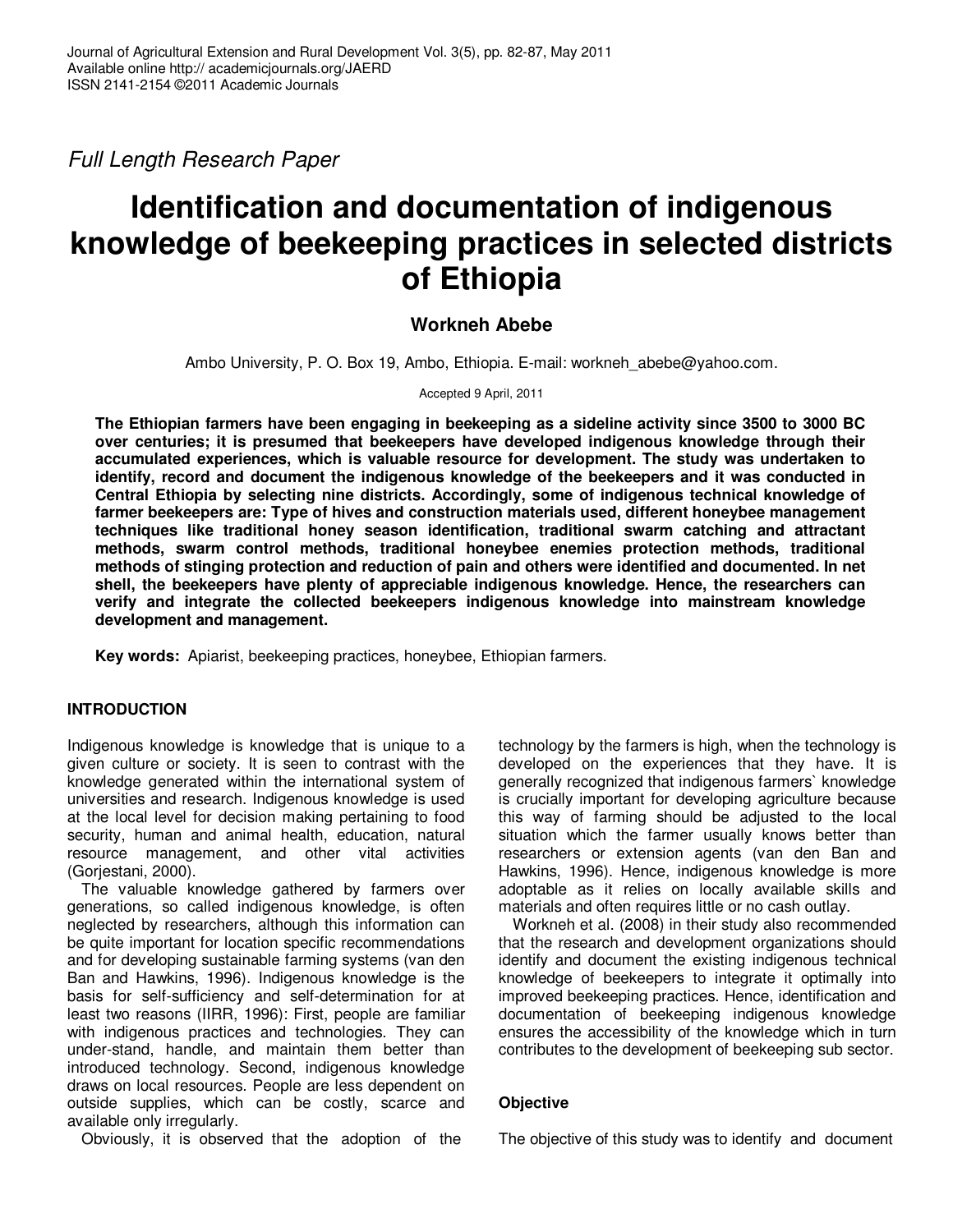| Socio-economic indicators of beekeepers |            |    |                                       |  |  |
|-----------------------------------------|------------|----|---------------------------------------|--|--|
| <b>District</b>                         | <b>Sex</b> |    |                                       |  |  |
|                                         | М          | F  | Average beekeepers year of experience |  |  |
| Tikur-inchini                           | 27         |    | 13                                    |  |  |
| Cheliya                                 | 28         |    | 20                                    |  |  |
| Adabarga                                | 26         |    | 24                                    |  |  |
| Grara Jarso                             | 25         |    | 22                                    |  |  |
| Kuyu                                    | 16         | 8  | 21                                    |  |  |
| Yaya gulalle                            | 25         |    | 14                                    |  |  |
| Warajarso                               | 9          | 16 | 22                                    |  |  |
| Woliso                                  | 16         |    | 20                                    |  |  |
| Amaya                                   | 25         |    | 23                                    |  |  |
| Total                                   | 207        | 25 | $Std = 3.8$                           |  |  |

**Table 1.** Beekeeping experience and gender across district surveyed.

indigenous knowledge of beekeepers in selected districts of Ethiopia.

#### **METHODOLOGY**

#### **Study area**

The study was undertaken in west, southwest, and North Showa zones of Oromia regional state (Ethiopia) by selecting nine districts. Sampling technique was purposive for identifying districts that have high population of beekeepers. Accordingly, Chalia, Tikur Inchine, Adaberga, districts of West Shewa Zone; Weliso, and Ameya districts of Southwest Shewa zone; and Yaya gulele, Grar jarso, Gerbe guracha and Wara jarso districts of North Showa zone have been included for the study. From each district, 25 beekeepers were selected purposively by selecting potential peasant associations. The field study took place from September 2007 to June 2008.

#### **Methods of data collection and analysis**

As noted by Dick et al. (2004), a full understanding of the complexities involved in the survey study can only be achieved by mixing methods such as structured interview schedule, group discussion, key informant interview and observation. For this particularly study, mixing methods of the aforementioned were used. Secondary data were also collected from different sources and analyzed using descriptive statistics, which is explained in frequencies, mean and standard deviation.

#### **RESULTS AND DISCUSSION**

#### **Source of indigenous knowledge and type of beekeeping practice**

The study result showed that the indigenous knowledge of beekeepers differ from farmer to farmer and from area to area, based upon their experiences and exposure in beekeeping activities. Among the beekeepers 70.8, 24.5 and 4.7% have got beekeeping knowledge from family, neighbors, and training, respectively. In all sampling areas, the beekeepers keep their bee colonies at their back yard. In the study area, 99.1% beekeepers are practicing traditional beekeeping management and the balance is practicing improved beekeeping management. On average, the interviewers have 10, 0.1 and 0.3; traditional, transitional and improved hives, respectively. With regard to gender responsibility, male (87.9%) and female (12.1%) are engaging in beekeeping activities (Table 1). The main reason for less participation of females according to the respondents is that culturally, women cannot climb up the tree for baiting bees. However, the picture in Warajarso is different from other study sites. The average yield obtained from a given traditional hive per annum in the survey area is 6.2 kg (Table 2). The price of one kg crude honey varies from district to district and ranges from 2 to 2.50 US dollar /kg.

#### **Types of beehives and construction materials**

In the study areas, traditional beehives used are mostly cylindrical in shape with the dimensions of around one meter in length and a diameter of around 20 cm (Figure 1). It is made up of "soyama" (Vernonia Vernonia thomsoniana Oliv. & Hiern), "koso" (Hagenia abyssinica Willd.), *(Lippia adoensis* (Hochst. ex Walp.)), eucalyptus (E.globulus L.), Dhokonu (Grewia ferruginea Hochst. ex A. Rich.), kachama (Myrsine africana L.), clay (hive made using clay soil), log (hive made from wood), qaqawi (Rosa abyssinica R. Br. ex Lindl.) urgesa (Premna schimperi Engl.), and other locally available materials. The internal parts of the hives are smoothened with mud and cow dung and the external part of the hives are covered with grass to protect from rain. According to the respondents' perception, bees prefer hives made of climber and bamboo as they give them heat as well as the bees can eat the internal part of the climber and bamboo during the dearth period.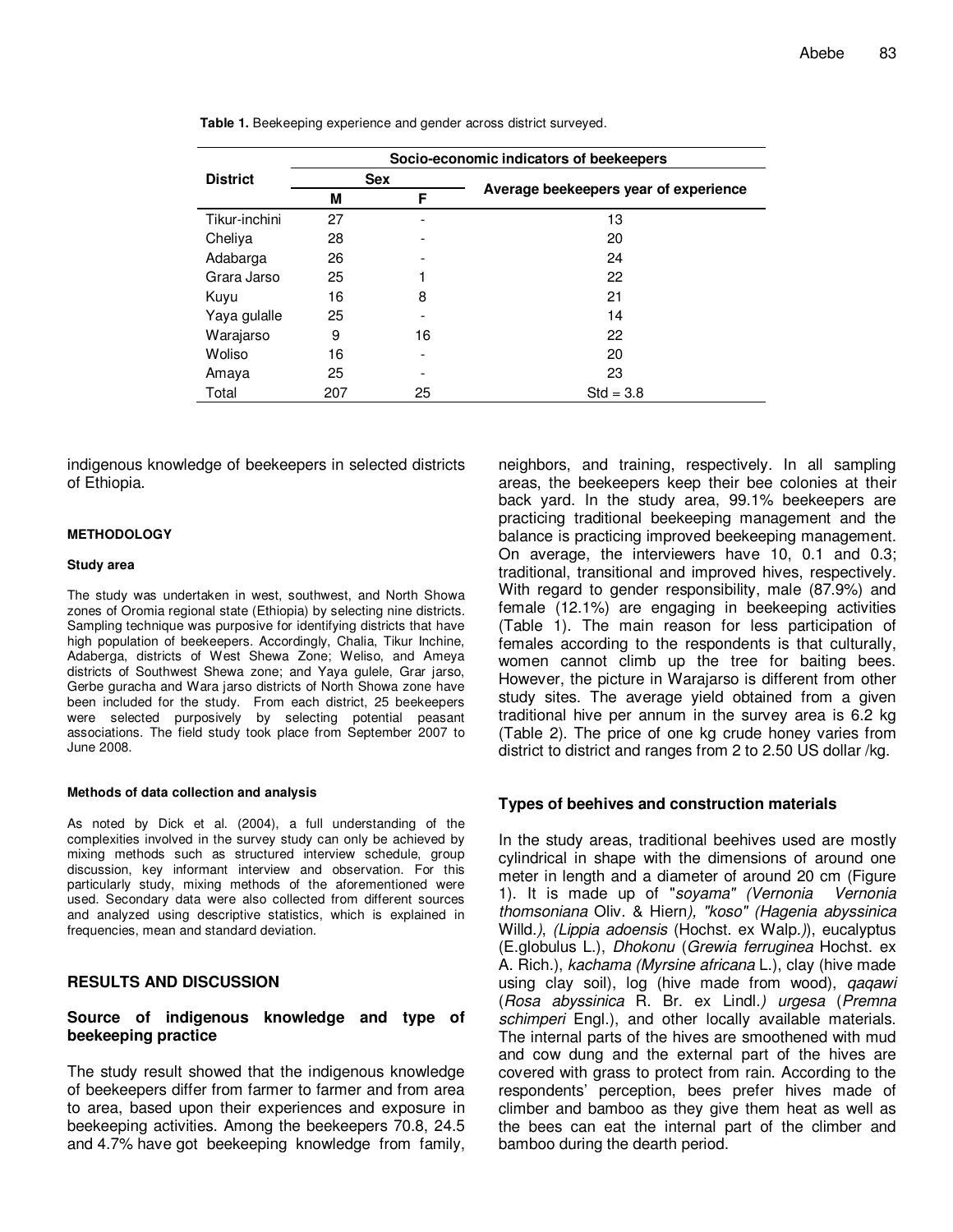| <b>District</b> | Average number of traditional<br>hive holding | Average honey yield /hive<br>(Kg) | <b>Standard</b><br>deviation of district |  |  |
|-----------------|-----------------------------------------------|-----------------------------------|------------------------------------------|--|--|
| Tikur-inchini   |                                               | 4.1                               | 2.2                                      |  |  |
| Cheliya         | 10                                            | 10.1                              | 3                                        |  |  |
| Adabarga        | 15                                            | 6.23                              | 2                                        |  |  |
| Grara-jarso     | 6                                             | 5.7                               | 1.3                                      |  |  |
| Kuyu            | 9                                             | 5                                 | 2                                        |  |  |
| Yaya-gulalle    | 4                                             | 4.2                               | 2.1                                      |  |  |
| Wara-jarso      | 18                                            | 9.3                               | 3                                        |  |  |
| Woliso          | 5                                             | 4                                 | 2                                        |  |  |
| Amaya           | 7                                             | 7.4                               | 3                                        |  |  |
| Mean            |                                               | 6.2                               |                                          |  |  |
| <b>STD</b>      |                                               | 5.97                              |                                          |  |  |

**Table 2.** Average bulk honey yield per hive from traditional hives/year across districts.



 **Figure 1.** Traditional hive mostly used by farmers.

It was also identified that in traditional hive, the construction of combs either straight or round shape depending on the guide provided by the farmer in the internal part of the hive. Hence, beekeepers are protecting bees from construction of straight comb along the hive length by providing round strips in the upper part of the internal hive, other wise, it will difficult to take the honey combs from the hive during harvesting. The honey yield obtained also from such hive is smaller as the bees construct few combs. There are also beekeepers that practices insertion of 'Kamsasa" Afan Oromo (internal fiber part of "inset") in to the hive during dearth period. The 'Kamsasa' will be pulled out towards one end, when

the bee colonies get stronger.

#### **Traditional honey season identification**

Most traditional beekeepers identify honey season by the experiences they developed in their respective areas. The different indicators used by beekeepers for identifying honey season are: Smelling of honey, accumulation of bees around the entrance of hives, end of "adey" (Bidens prestinaria (Sch.Bip. ex Sch.Bip.) Cufod.) flowering season and weighing of the hive. Some beekeepers identify honey season by inserting stick into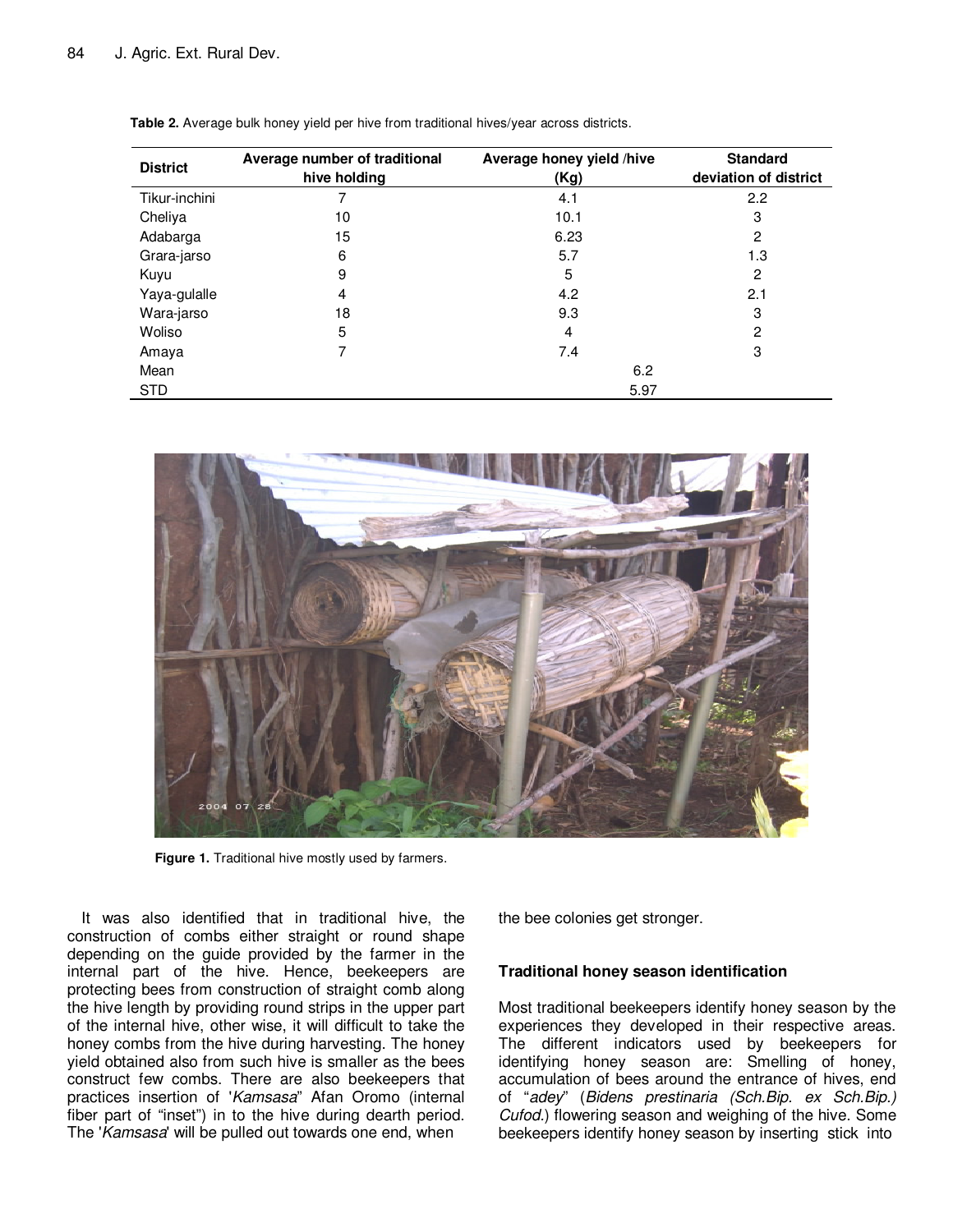the hive. If there is honey, the stick comes back with the honey strips.

Concerning honey harvest practices, more or less, it is similar with that of improved practices of honey harvesting except they use traditional equipment such as smoker made of clay, traditional brush made of grass, dish made of wood for putting honey, and knife for cutting combs.

### **Traditional extraction of honey**

In the study areas, all the beekeepers do not extract their honey. According to their perception, extraction is identifying honeycombs from brood combs or identifying new honeycombs from old honeycombs. All empty combs are wasted. No beekeeper practiced extraction of empty combs to get pure beeswax. The beekeepers store the honey in jar made from clay, 'kil' made of cucumber (Cucumis sativus L.) , small 'tasa'(tin), plastic bag (sack of fertilizer), plastic jar and bags made of animal skin.

## **Traditional way of category of honeybees**

Beekeepers have their own methods of categorizing their bees, mostly based on the color of the bees. Accordingly, they divide bees in to two groups namely, dark bees 'Tikur' and brown color bees 'Faki'. These bees have their own characteristics in behavior and honey production. The brown color bees 'faki' are aggressive, productive and relatively small in body size. Where as the dark bees 'Tikur' are gentle, relatively less productive and large in body size.

## **Traditional swarm catching and attractant methods**

In all sampling area, all the beekeepers practices catching of the swarms by hanging bait hive on the tree. If they get the swarms around their vicinity, they spray soil or water on the swarm then catching the queen and putting in the traditional queen cage made up of 'shembeko' (Arundo donax L. ) and put the caged queen into the hive. The queen stayed in the queen cage for 3 to 5 days and after the bees accustomed to the new hive, the queen released. There are also beekeepers that practices catching the queen and tying by thread on the thorax and fixing it on the hive. In the mean time, the worker bees eat the thread and the queen released.

#### **Traditional way of swarm control**

 The traditional beehives are not suitable for internal inspection. Due to this problem, beekeepers rarely practice controlling of swarms internally. They minimize

swarm by removing queen cell and brood comb. External methods that the beekeepers practice to reduce swarm are: Smoking the hive with the dung of equines, spraying fresh cow milk in the hive, smoking dry comb, de-queen of newly released swarm. According to the beekeepers response, smoking the hive with 'agamsa' (Carissa edulis Vahl.) during harvest helps to protect production of new queen so that reproductive swarming is protected.

### **Traditional bee's sting protection method**

Beekeepers have developed their own bee's sting protection method through experiences. Some of the methods that the beekeepers employ to protect themselves from bees are smoking cow dung when they are working with bees, painting their body with butter, painting "adey" flower (B. prestinaria) on their body, using veil made of grass 'muri' (Eleusine floccifolia (Forssk.) Spreng), painting honey on their body, painting "ulmay" (Clausena anisata (Willd.) J.Hk. ex Benth.) by pressing its leave on the body, and spraying water on the bees before harvesting honey.

### **Traditional sting`s pain reduction method**

Beekeepers have their own methods of minimizing the pain from sting of the bees. Some of the methods that they utilize are: Rubbing with soil or ash on which they have been stung, according to their assumption drinking 'areke' (local alcoholic drink) minimizes pain of sting; immersing in cold water the area which is stung, rubbing with garlic on the area which got sting, pressing leave of ' Ebicha' (Vernonia amygdalina L.) on the area which got sting, eating honey, and washing with hot water.

If some one is highly attacked by bees, pressing the leave of 'Ebicha' (V. amygdalina) and drinking its juice avoids the pain of venom. Its amount should be less than one spoon of coffee.

#### **Traditional honeybee enemies' protection methods**

Bee enemies identified in the study areas are ants, "hamgota" (Honey Badger), birds, spiders, snakes, and wax moths. Beekeepers have their own protection methods from enemies.

In all study areas, ant is a serious problem of beekeepers. To overcome the problem, beekeepers have developed their own indigenous knowledge. Some of the methods that they use are: Dusting ash under the hive stand, plastering the hive stand with plastic materials, finding and killing the queen of ants, rolling "Kamsasa" (internal fiber part of "inset") on the hive stand. The beekeepers also use garlic (leave) + water + Eucalyptus (leave) to repel ants. It is prepared by pressing them together and spraying on the ants.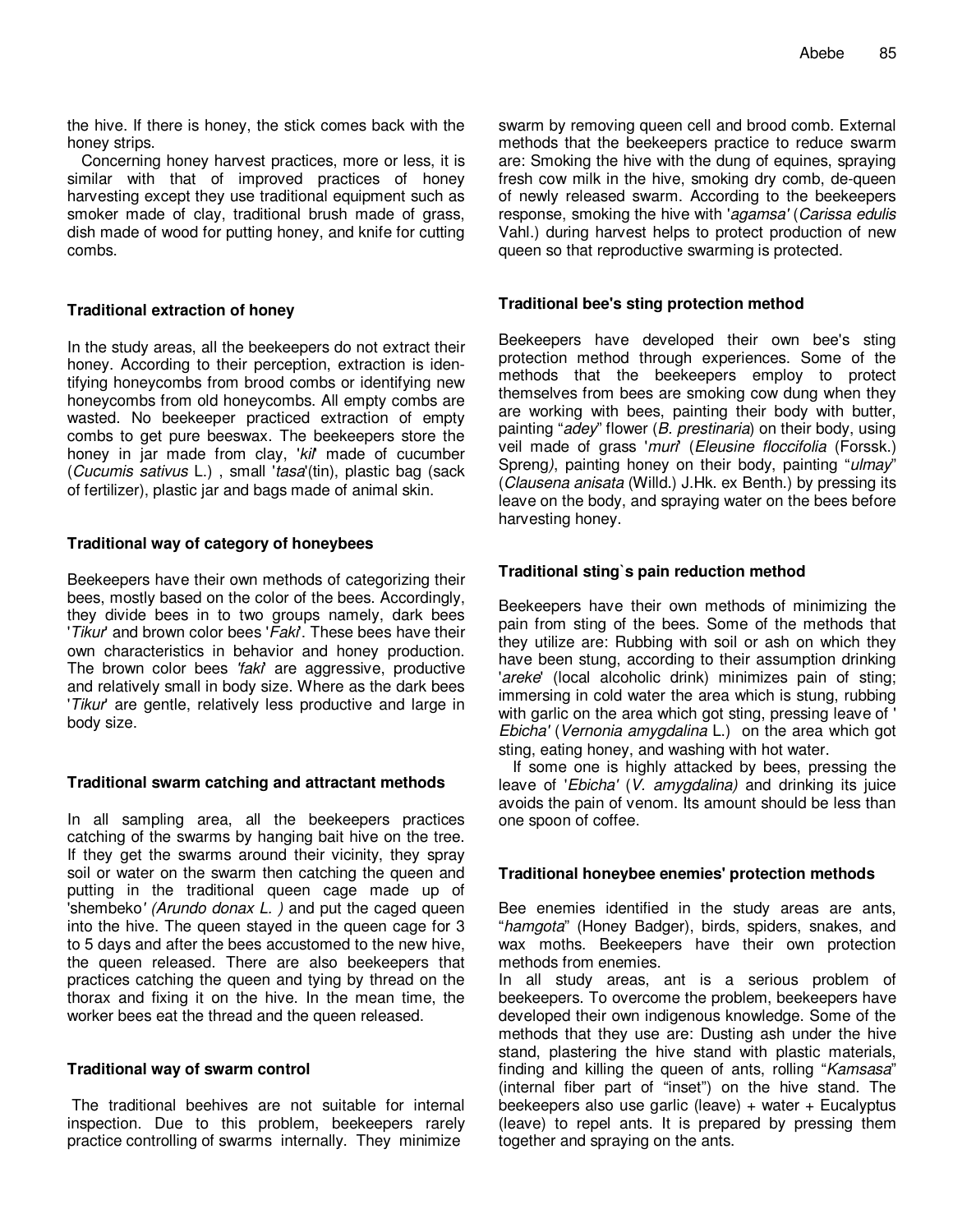| S/No. | Type of medicine prepared from honey           | Type of utilization                    | Percentage |
|-------|------------------------------------------------|----------------------------------------|------------|
| a     | Honey                                          | Cough                                  | 76.8       |
| b     | Honey + barely + flax (telba)                  | Backside pain                          | 9          |
| C     | $Honey + coffee$                               | Stomach ache                           |            |
| d     | Honey + barley +"Aja"                          | Broken body part and give birth mother | 2          |
| e     | Honey + egg + butter + coffee                  | Cough                                  | 6          |
|       | Honey +"chat"(boiling)                         | Gonorrhea disease                      | 3.2        |
|       | Honey + garlic + "bishops weed and black cumin | Eye disease                            | 2          |
| Total |                                                |                                        | 100        |

**Table 3.** Percentage distribution of honey utilization for medicinal purpose by beekeepers.

 $N = 188.$ 

Honey Badger is also another enemy of honeybees. Beekeepers protect it from their apiary by fencing the apiary, fixing the hive to the hive stand, catching honey badger by "wotmed", and protecting by dog. Beekeepers protect their bees by putting similar objects to the bird eaters in their apiary, removing branches of tree near apiary, expelling birds from the surrounding, and animal tallow ("*mora*") on the hive and when the bird eats animal tallow ("mora") their mouth tied together as the result they can not eat bees. Beekeepers protect spiders by cleaning their hive. Smoking "qarabicho" (Echinops kebericho Mesfin) also protects snakes from the apiary. According to the beekeepers response, fumigation of hive with 'Ejersa' (Olea africana Mill.) is important for protecting wax moth particularly when the bee colony gets weak.

# **Traditional fumigating method of new traditional hives**

The beekeepers attract swarms in to the new hive by fumigating with 'Ejersa' (O. africana), sombo´s bark (Ekebergia capensis Sparrm.), Tungit (Otostegia intergrifolia), kussayee (L. adoensis), "teji sar", beeswax, "dokima" (Syzygium guinneense), "bessobila" (Ocimum sanctum LINN (TULSI)), "Tid" (Juniperus procera Hochst. Ex Endlicher), perfume, "Itan" (Boswelia papifera (del.) Hochst."), "wanza" (C.africana Lam.). If two or more materials are found in their area, they fumigate by mixing together and they believe the mix is powerful in attracting the bees. Method of fumigating the new hive is, digging the hole and preparing the smoke and digging another hole adjacent to the first hole then connecting the two holes internally by producing small hole which helps to pass smoke and putting the new hive up side down on the hole which has no fire. The new hive may be fumigated up to the internal color of the hive gets brown.

# **Traditional use of honey as medicine**

The type of medicine prepared from honey, its utilization

is depicted in Table 3. Some beekeepers believe that the honey that is harvested on "Onkoloolessa" 17 (27, October) is useful for medical purpose to treat any human disease. According to the beekeepers practical observation, honey only (76.8%) or honey  $+$  egg  $+$  butter + coffee (6%) are recommended by beekeepers for cough problem. Honey  $+$  barley  $+$  flax (9%) is a medicine for backside pain. The beekeepers also suggested that boiling honey with chat (3.2%) helps for (Gonorrhea) disease. According to the beekeepers response, mixture of honey, garlic, bishops weed, and black cumin (2%) is used for eye disease. Honey with coffee (1%) also uses for stomach ache.

Some beekeepers believe that the honey that is harvested on "Onkoloolessa" 17 (27, October) is useful for medical purpose to treat any human disease. According to the beekeepers practical observation, honey + Barley + flax (telba) is a medicine for backside pain. Honey + egg + butter + coffee is recommended by beekeepers for cough problem. The beekeepers also suggested that honey  $+$  chat (by boiling) helps for gonorrhea disease. According to the beekeepers response, mixture of honey, garlic, bishops weed, and black cumin is used for eye disease. Honey with coffee is also useful for stomach ach.

# **Traditional beliefs that leads bees to absconding**

1. When the woman gets in the apiary site during the ministration period;

2. Undertaking beekeeping activities as soon as returning from funeral;

3. Undertaking beekeeping activities immediately after sexual intercourse;

4. If dog urines in the apiary

Beekeepers from the study areas have rich indigenous knowledge nearly in all areas of beekeeping. Identification and documentation of such knowledge can open new doors for researchers to verify and integrate the indigenous knowledge with main stream science and introduce new practices in the area where by farmers